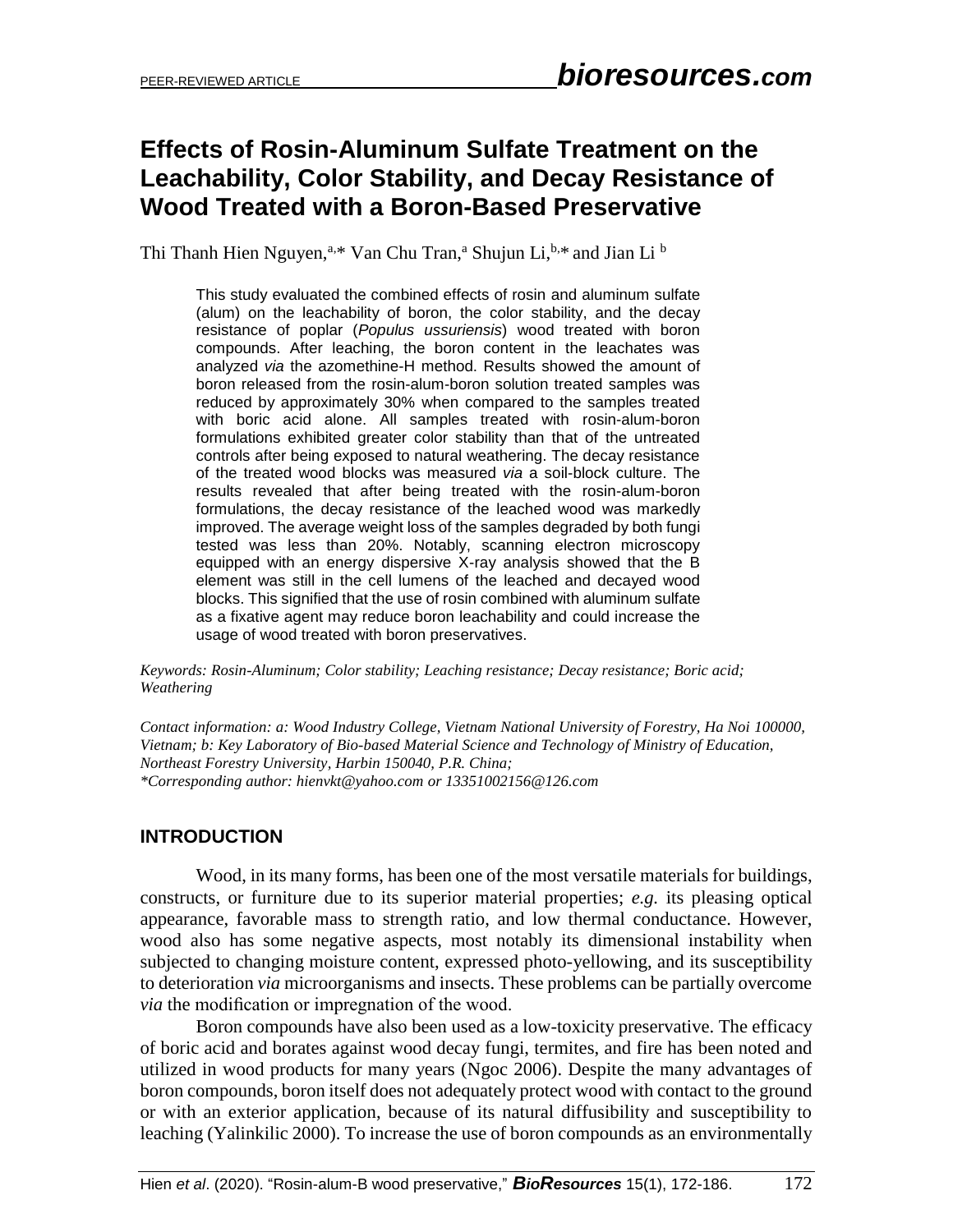benign wood preservative, several fixation systems to limit or decrease the leachability of boron from treated wood have been developed. For example, water repellents or polymer systems were used to reduce the leaching in treated timber (Murphy *et al.* 1995). In addition, Yamaguchi (2003; 2005) showed that a combination of silicic acid and boric acid contributed to a higher water resistance ability in treated wood, which increased the fungal and termite resistance of leached wood specimens. More recently, a combination of boron compounds with commercial silicon emulsion was also applied to decrease boron leaching from treated wood (Kartal *et al.* 2007); or combined with tall oil derivates to fix boron in wood cells for protection against fungi and termites (Temiz *et al.* 2008); and combination with plant oils to decrease boron leaching and improve thermal degradation of wood (Tomak *et al.* 2011). Some researchers used natural resources as raw materials or combined with boron compounds to investigate the development of new effective, economically practicable, and environmentally friendly preservation systems (Obanda *et al.* 2008; Sen *et al.* 2009; Köse *et al.* 2011; Lesar *et al.* 2012; Tondi *et al.* 2012). However, due to the high costs, or the need for a two-step treatment process, the above-mentioned approach could not have been applied in practice.

Rosin is a natural product, obtained from pines and some other plants. The major component of rosin is abietic acid, a partially unsaturated compound with three fused sixmembered rings and one carboxyl group, and therefore it has strong hydrophobic properties (Song 2002). Over the years, rosin has been widely used in the paper industry as a sizing agent (Zhang 2005). In recent decades, rosin has been combined with copper to treat wood, *e.g.*, rosin-copper soaps obtained when dissolved in a solvent (ethanol), which has been found to be extremely efficient in reducing both fungi and termite deterioration (Pizzi 1993a,b). Roussel *et al.* (2000) also used a non-solvent rosin-copper formulation to impregnate the wood, but a double impregnation system was required. Subsequently, the authors used a rosin-sizing agent and a water-borne rosin-copper compound to impregnate poplar wood. The results showed that the rosin could decrease the moisture absorption ability of wood and help improve the decay resistance of the wood (Li *et al.* 2011; Nguyen and Li 2014). In particular, the rosin had a very high copper fixing efficiency in wood, and wood samples treated with the rosin-copper compound had a greater decay resistance, even after leaching (Nguyen *et al.* 2012; Nguyen *et al.* 2013a). In addition, the author's earlier investigation showed that a rosin sizing agent also had a certain effect on the fixation of boron in wood samples (Nguyen and Li 2017). Therefore, this paper deal with a new rosinaluminum-boron formulation for fixation of boron into treated wood and developing an effective wood preservative with low toxicity, that was environmentally friendly, and had good overall performance, but was also low cost. Moreover, the influence of the combined rosin-alum and the boron treatment on the decay resistance and color stability of the treated wood was also discussed.

#### **EXPERIMENTAL**

#### **Preparation of Test Specimens and Chemicals**

Wood samples with two different configurations were prepared from untreated poplar sapwood (*Populus ussuriensis* Komo). The specimen dimensions were 20 mm × 20  $mm \times 20$  mm for the leaching and decay tests and 145 mm  $\times$  50 mm  $\times$  5 mm for the weathering (length, width, and thickness, respectively). In addition, feeder strips (22 mm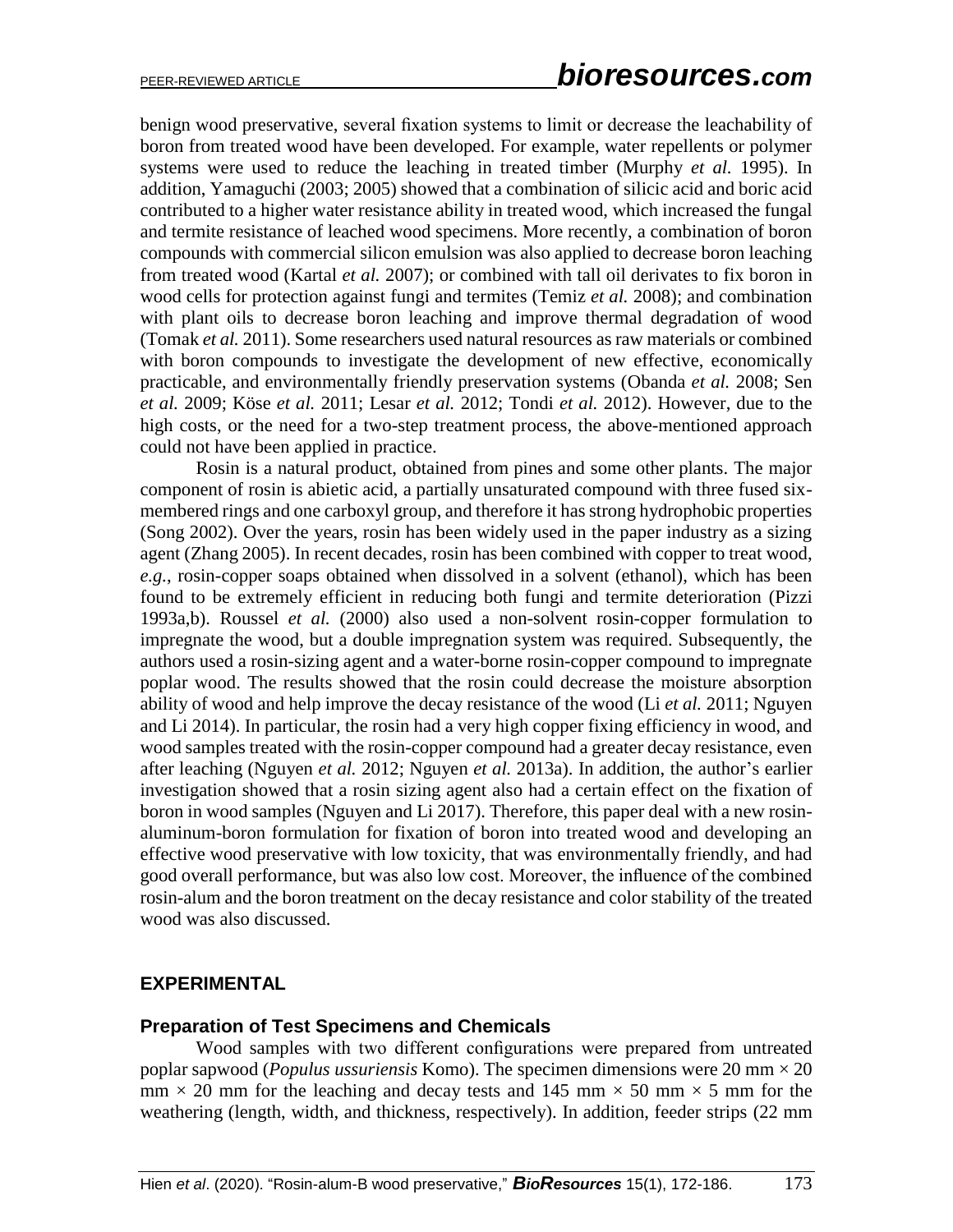$\times$  22 mm  $\times$  3 mm) were also prepared from poplar sapwood. One feeder strip was needed for each cube in a culture bottle for the decay test.

The anionic rosin emulsion sizing agent (R) was an industrial product and was supplied by Guangxi Wuzhou Arakawa Chemical Industries Co., Ltd (Nanning, China). In this study, it was used to impregnate the wood at three concentrations (1%, 2%, and 4%). Boric acid  $(H_3BO_3)$ , with a concentration of 3%, was used as a preservative to protect the wood against fungal decay. In addition, aluminum sulfate  $(A1_2(SO_4)_{3})$  was used and combined with the rosin emulsion sizing agent, as well as boric acid, to impregnate the wood samples (with a concentration of 1%). All of the chemical reagents used in this work were analytical grade and were supplied by Tianjin Kermel Chemical Reagent Co., Ltd (Tianjin Shi, China).

#### **Impregnation Method**

Before treatment, all samples were oven-dried at 103 °C overnight and weighed to the nearest  $0.01$  g and recorded as  $W_1$ . The samples were then treated with the treatment solutions using a full-cell pressure process at a 0.1 MPa vacuum for 30 min. Followed this, the samples were remained in the solutions by air pressure for 1 h. The blocks were then individually removed from the solution, wiped lightly to remove the rest of the solution from the wood surface, and immediately weighed  $(W_2)$ . The retention of each block was calculated using the Eq. 1,

$$
Retention\left(\frac{kg}{m^3}\right) = \frac{G \times C}{V} \times 10\tag{1}
$$

where *G*, which equaled  $W_2$  -  $W_1$ , is the weight (g) of the treatment solution absorbed by the block, *C* is the weight (g) of the preservative in 100 g of the treatment solution, and *V*  $(cm<sup>3</sup>)$  is the volume of the block.

After calculating the total retention, the samples were conditioned at 65% RH and 22 °C for 2 weeks prior to undergoing the other tests.

#### **Leaching Process**

The leaching process was conducted according to the AWPA E11-06 (2007) standard. After air-drying, twelve treated blocks per treatment were immersed in beakers of distilled water, over which a vacuum was applied for 30 min. Then the vacuum was released, the wood blocks were still immersed in the distilled water. After 6 h, 24 h, and 48 h, and thereafter at 48 h intervals, the leaching water was removed and replaced with an equal amount of fresh distilled water. The leaching process was carried out for a total of 14 d. All leachates were collected and kept for boron analysis.

#### **Analysis of Leachates for Boron**

In order to measure the boron content leached from the treated wood blocks, the leachates were analyzed *via* the azomethine-H method described by John *et al.* (1975) and following the method described by the AWPA A2-07 (2007) standard.

#### **Microscopic Observation**

Small samples with a dimension of 10 mm  $\times$  10 mm  $\times$  1 mm were cut from the untreated control and the treated wood blocks using a razor blade. Each sample was mounted on a metal stub with adhesive, and then they were placed under a vacuum and were sputter-coated with a thin layer (approximately 20 nm thick) of gold. The samples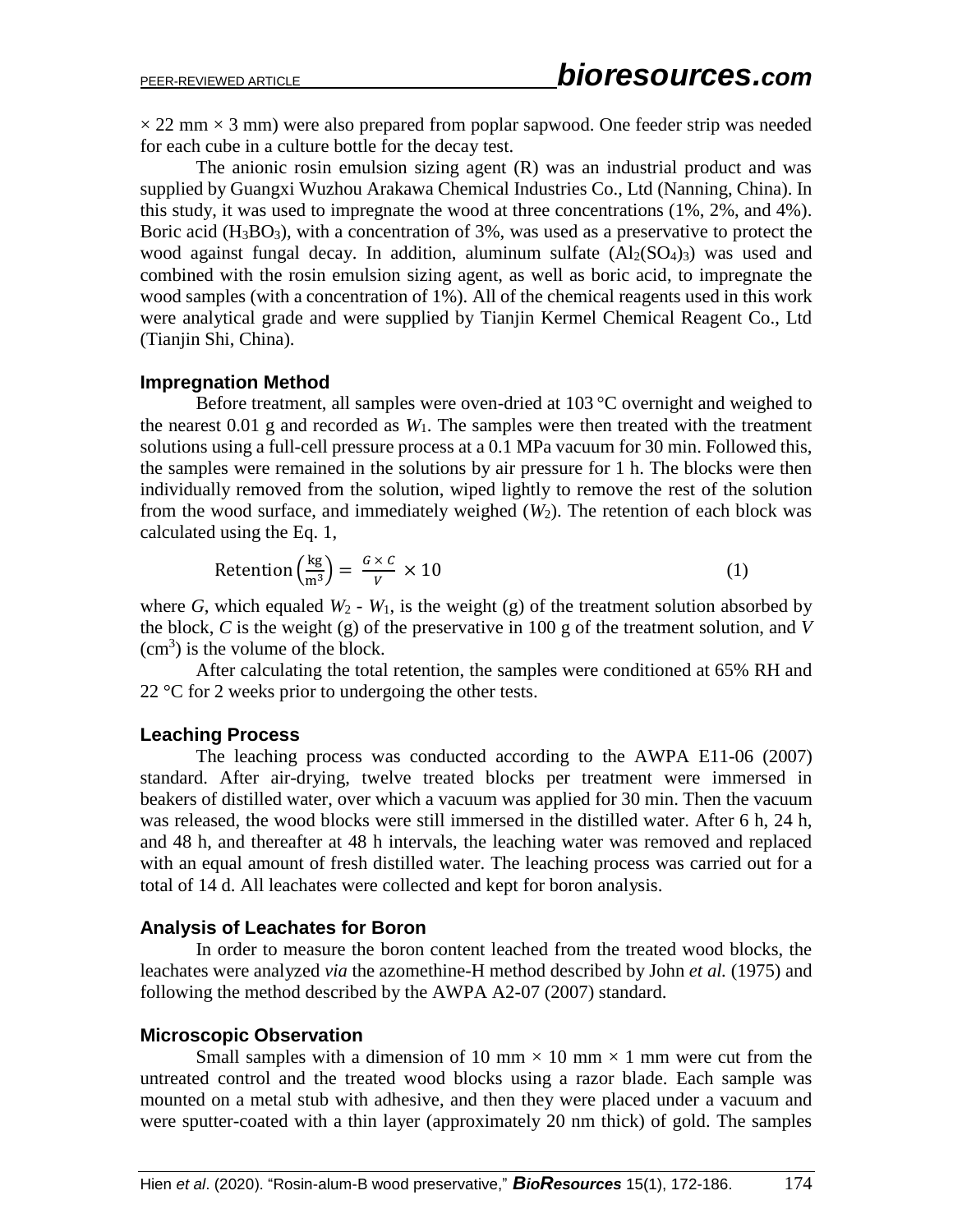were then observed with a scanning electron microscope (SEM) (FEI Company, Quanta 200, Hillsboro, OR, USA) at an accelerating voltage of 20 kV. Random observations were made on different structures to identify the existence of boron in the anatomical structure of the samples. The element composition was determined *via* regional analysis using an energy dispersive X-ray spectrometer (EDX) (FEI Company, Quanta 200, Hillsboro, OR, USA) combined with the SEM.

#### **Weathering Exposure**

The specimens were exposed to natural weathering conditions from the 15<sup>th</sup> of April to the  $15<sup>th</sup>$  of July (2019). The weathering site was located at the Vietnam National University of Forestry in Ha Noi, Vietnam. The weather conditions for Ha Noi during the weathering period are shown in Table 1.

| Month                         | March | April | May  | June | July |
|-------------------------------|-------|-------|------|------|------|
| Average Temperature (°C)      | 22.6  | 27.5  | 28.3 | 31.6 | 31.6 |
| Highest Temperature (°C)      | 25.9  | 31.4  | 31.8 | 36.2 | 36.2 |
| Lowest Temperature(°C)        | 20.6  | 25.2  | 25.9 | 28.7 | 28.7 |
| Total rainfall per month (mm) | 15    | 166   | 97   | 97   | 97   |
| Number of rainy days          | 12    | 15    | 19   | 11   | 11   |

Source: (IMHEN 2019)

The exposure rack was positioned so that the exposed specimens were at a  $45^{\circ}$  angle facing south. The wood specimens were set outside for weathering exposure according to ASTM G7/G7M-13 (2013). The exposure period was 3 months. Color measurements were made on the exposed surfaces of the wood specimens before and after weathering and the assessment of the weathered samples consisted of color measurement.

#### **Color Measurement**

The color of the wood surfaces was calculated before and after weathering and was performed *via* an NF–333 Spectrophotometer (Nippon Denshoku Industries Co. Ltd., Tokyo, Japan). The CIELAB system is characterized by three parameters, *L*\*, *a*\*, and *b*\*. The *L*\*, *a*\*, and *b*\* color coordinates for each sample were determined before and after exposure to weathering. These values were used to calculate the color change, Δ*E*\*, as a function of the UV irradiation period according to Eqs. 2 through 5,

$$
\Delta L^* = L^* - L^* \tag{2}
$$

$$
\Delta a^* = a^*_{f} - a^*_{i} \tag{3}
$$

$$
\Delta b^* = b^*_{f} - b^*_{i} \tag{4}
$$

$$
\Delta E^* = \sqrt{(\Delta L^*)^2 + (\Delta a^*)^2 + (\Delta b^*)^2}
$$
 (5)

where  $\Delta L^*$ ,  $\Delta a^*$ , and  $\Delta b^*$  are the changes between the initial (*i*) and final (*f*) values. The changes in *L*\*, *a*\*, and *b*\* values contribute to the overall color change, Δ*E*\*. A low Δ*E*\* corresponded to a low color change, *i.e.* a stable color.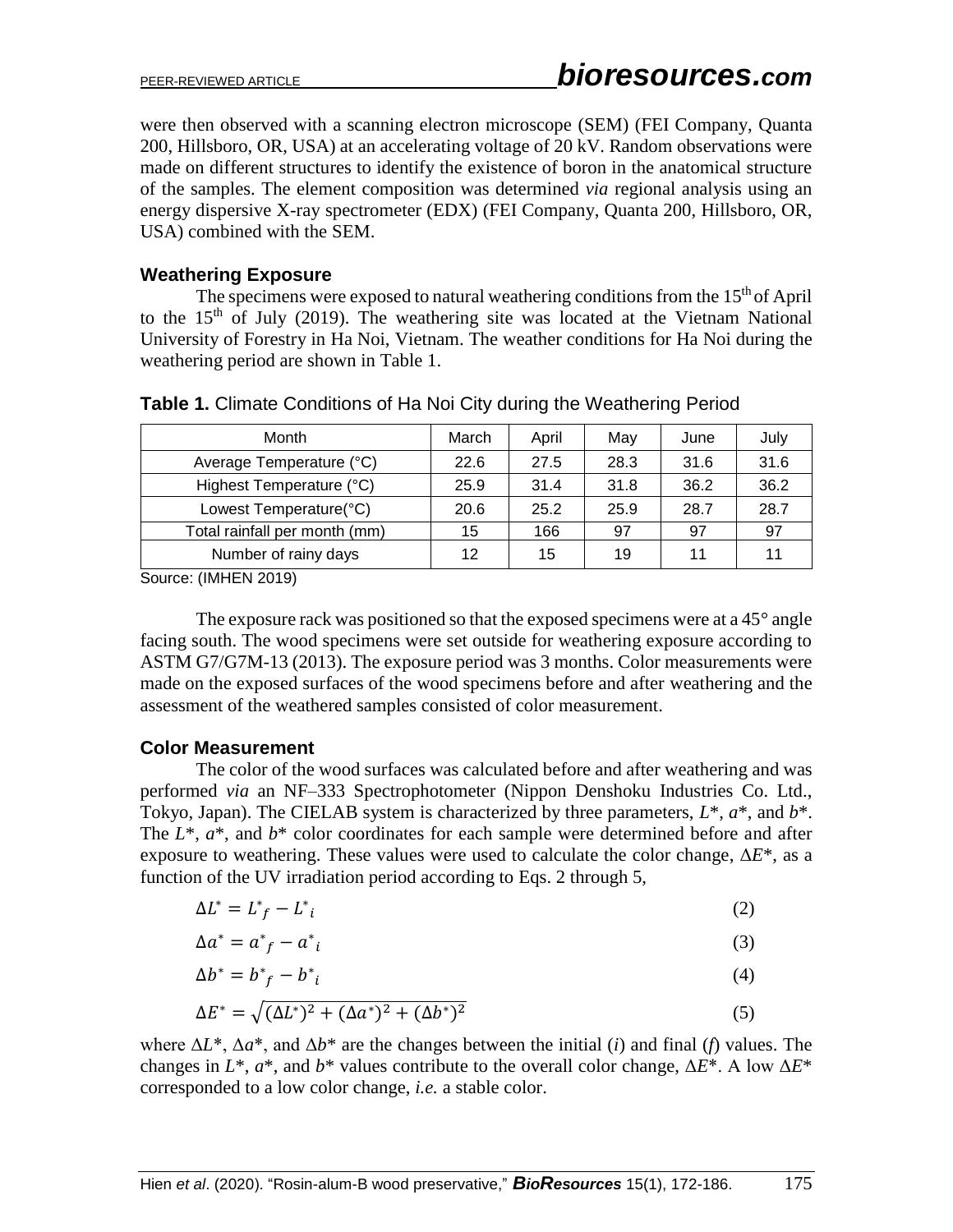#### **Decay Test**

The decay resistance test for the treated wood blocks was conducted according to Chinese standard LY/T 1283-1998 (1998) after exposure to the white-rot fungus (*Trametes versicolor*) and the brown-rot fungus(*Gloeophyllum trabeum*). First, the soil culture bottles with the feeder strips on the soil surface were sterilized for 60 min, and then inoculated with a fungus, which was cultured on potato dextrose agar. After the feeder strips were covered with fungal mycelium, the sterilized wood blocks were placed onto the feeder strip. The soil-block culture was incubated in a temperature and humidity controlled chamber at  $28 \pm 2$  °C and 75% relative humidity for 12 weeks. Then the blocks were removed from the decay bottles, brushed free of mycelium, dried at 103 °C until a constant weight was obtained, and then weighed to determine weight loss.

## **RESULTS AND DISCUSSION**

#### **Retention Results**

The total retention amounts of different impregnation solutions on poplar wood are shown in Table 2. It was clearly shown that a higher rosin concentration led to a higher total retention weight.

| Abbreviation | Solutions and Concentrations | Retention (kg/m <sup>3</sup> ) <sup>a</sup> |  |
|--------------|------------------------------|---------------------------------------------|--|
| 1            | 1% R                         | 7.9(0.32)                                   |  |
| 2            | 2% R                         | 15.83 (0.94)                                |  |
| 3            | 4% R                         | 31.72 (0.39)                                |  |
| 4            | 3% BA                        | 23.45 (0.90)                                |  |
| 5            | $1\%$ R + 3% BA              | 31.62 (0.99)                                |  |
| 6            | $2\%$ R + 3% BA              | 38.12 (1.34)                                |  |
| 7            | $4\%$ R + 3% BA              | 52.52 (2.77)                                |  |
| 8            | 1% R+3% BA+1% AI             | 40.50 (2.36)                                |  |
| 9            | 2% R+3% BA+1% AI             | 47.54 (8.75)                                |  |
| 10           | 4% R+3% BA+1% AI             | 68.42 (2.63)                                |  |

#### **Table 2.** Retention Levels of Wood Samples Treated with Solutions

Note: R = rosin sizing agent;  $BA =$  boric acid (H<sub>3</sub>BO<sub>3</sub>); Al = aluminum sulfate (Al<sub>2</sub>(SO<sub>4</sub>)<sub>3</sub>); <sup>a</sup>: All results are means of 24 samples. Standard deviations are in brackets.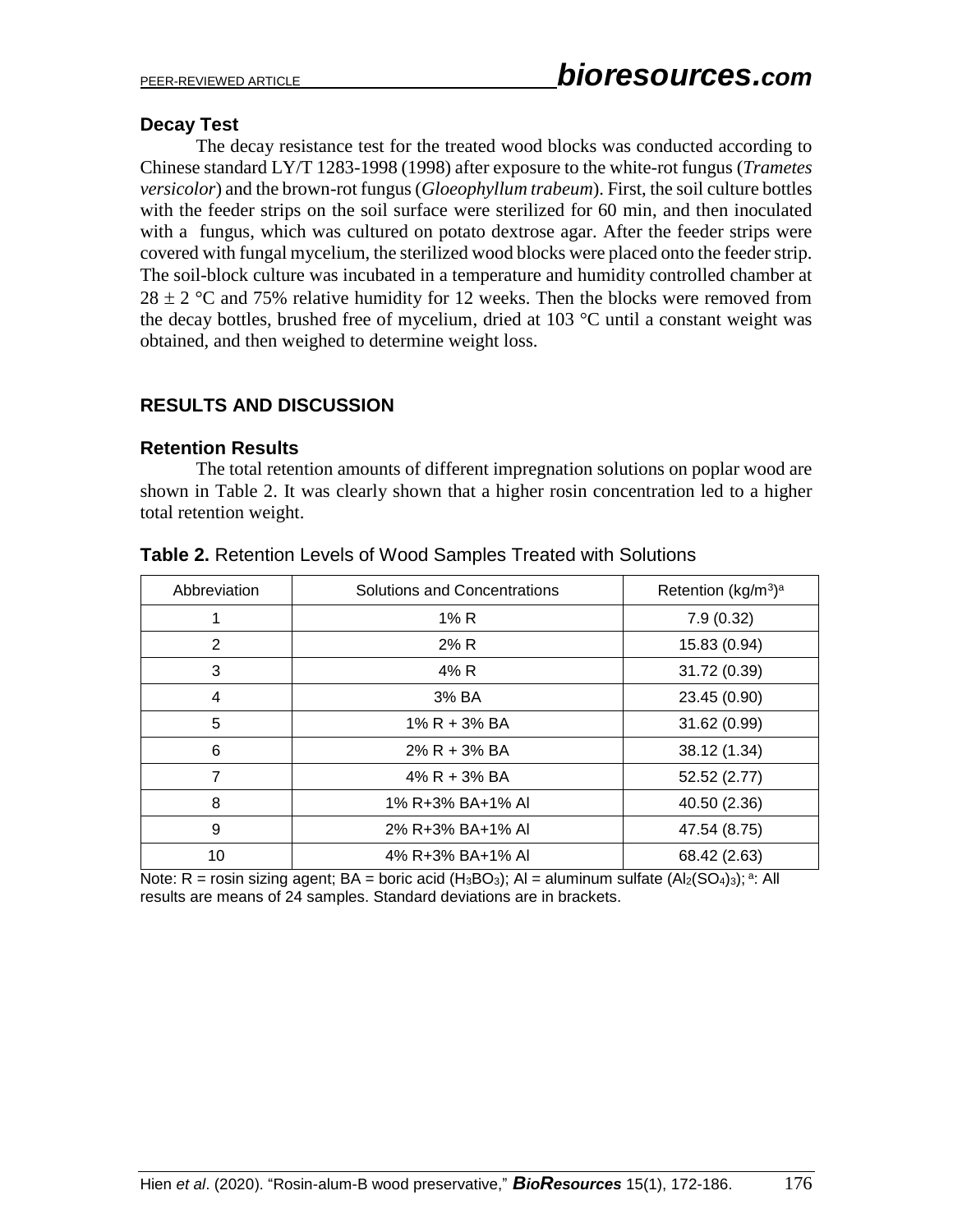# PEER-REVIEWED ARTICLE *bioresources.com*



**Fig. 1.** SEM images with a magnification of 10 μm showing tangential sections of the poplar samples treated with boron alone, or in combination with rosin and aluminum: (a: 3% BA; b: 4% R; c: 2% R + 3% BA; d: 2% R + 3% BA + 1% Al)

The total uptake of the treatment solutions by the poplar wood samples, including both rosin alone, and in combination with aluminum sulfate (alum) and/or boric acid in the same concentration, were relatively equal. Additionally, the SEM micrographs (Fig. 1) showed that various preservative complexes were found in the cell lumens of the vessels, and several vessels were even clogged by these complexes. These results suggested that all the treatment solutions used in this study successfully penetrated the wood blocks during the impregnation step. This result agreed with the results demonstrated in previous reports (Nguyen *et al.* 2012, 2013b; Nguyen and Li 2017).



**Fig. 2.** The boron contents released from the treated wood specimens at different time intervals  $(BA = 60$  acid  $(H_3BO_3)$ ; R = rosin sizing agent; AI = aluminum sulfate)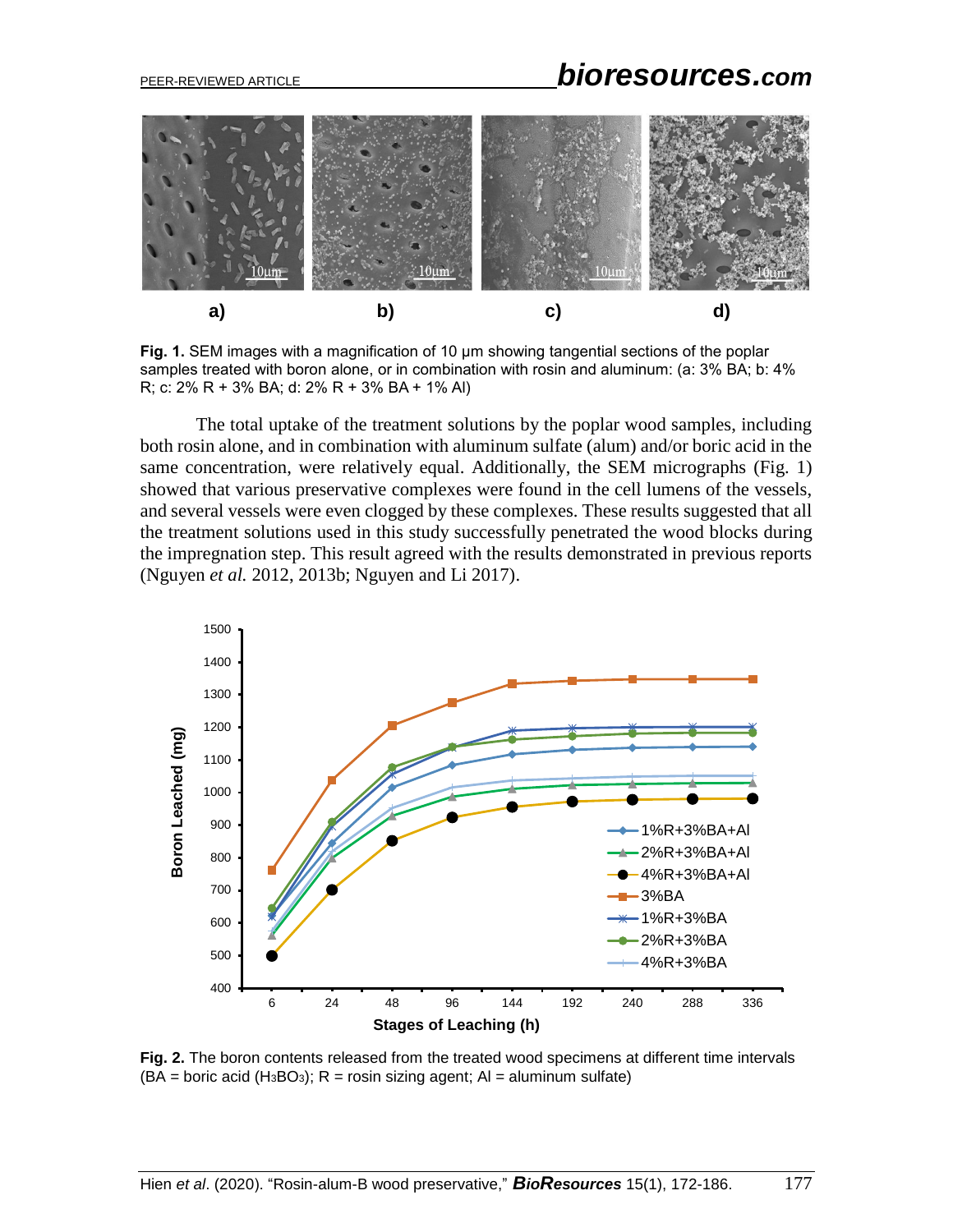#### **Boron Leachability**

Figure 2 presents the amount of boron released from the wood samples treated with just boric acid solution, or in combination with rosin-alum at different time intervals. Results showed that nearly all the boron was leached out from the boric acid-only treated wood samples. After 14 days of leaching, 1350 mg of boron had been leached out from the samples, which represented 93% of the boron impregnated in the wood blocks.

However, after rosin at a concentration of 1%, 2%, or 4% was added, the observed leaching of the boron was 1203 mg, 1187 mg, and 1055 mg, respectively. In comparison to the treated samples with boric acid alone, the extent of boron leaching was reduced by 11%, 12%, and 22%, respectively. These results suggested that the rosin can contribute to the improvement of boron fixation in wood. In addition, the total amount of leached boron ions slightly decreased with an increase in rosin concentration in the impregnation solution. This was probably due to the hydrophobic property of rosin.

After having penetrated the wood blocks, the rosin molecules were present in the cell lumen, and formed an adhesive film that covered the boron crystals (Nguyen *et al.* 2013a). During the leaching process, the rosin acted as a barrier, which prevented the water from entering the wood and slowed down the release of boron from deep inside the samples. Moreover, after aluminum sulfate was applied to the wood together with rosin and boric acid, the observed leaching of boron was reduced by approximately 30%. This reduction could be explained by both the rosin and the boric acid having a negative charge, as well as the surface of the fiber having a negative charge. Therefore, the rosin and boron could not directly bond to the fiber. Aluminum sulfate is an electrolyte, which can be hydrolyzed and ionized to form a large number of positively charged ions during the impregnation process and combined with the negatively charged rosin and boron ions. When the positive and negative charges in the system reach an isoelectric state, the rosin formed a stronger bond with the elemental boron and the wood cell walls (Wu 1995; Wu *et al.* 2010). Besides, the rosin could bond to the wood-fibers through hydrophobic effect and hydrogen-bonding affinity. When wood samples were impregnated with a solution with an increased rosin concentration, a greater amount of rosin ended up on the surface of the treated wood, thereby reducing the amount of boron ions diffusing from the wood during the leaching process.

## **Color Stability**

The change in color was the most important factor in the weathering evaluation. Figure 3 and Table 3 present the *L*\*, *a*\*, and *b*\* values for the untreated (control) and the impregnated specimens before being exposed to natural weathering. In addition, the change in value for all three color parameters  $(\Delta L^*, \Delta a^*,$  and  $\Delta b^*)$  were illustrated, as well as the total change in color  $(\Delta E^*)$  of the wood specimens after 3 months of natural weathering. Before weathering, the  $L^*$ ,  $a^*$ , and  $b^*$  values of the untreated (control) poplar wood specimens were 82.6, 6.2, and 16.4, respectively. The *L*\* values of the impregnated poplar wood specimens changed from 79.9 to 84.8, the *a*\* values changed from 3.8 to 6.4, and the *b*\* values changed from 15.1 to 20.3. These results showed that poplar wood had a light, yellowish, and reddish color before exposure to natural weathering and all treatments in this study had no effect on the natural color of the poplar wood (Fig. 3). However, after exposure to 3 months of natural weathering, the Δ*a*\* values were decreased to a value range of -0.1 to -3.0. The negative  $\Delta a^*$  values showed that the wood surface turned from red to green. The  $\Delta b^*$  values decreased to a range of -5.4 to -10.4. The negative  $\Delta b^*$  values indicated that the untreated and treated poplar wood surfaces had a tendency to becoming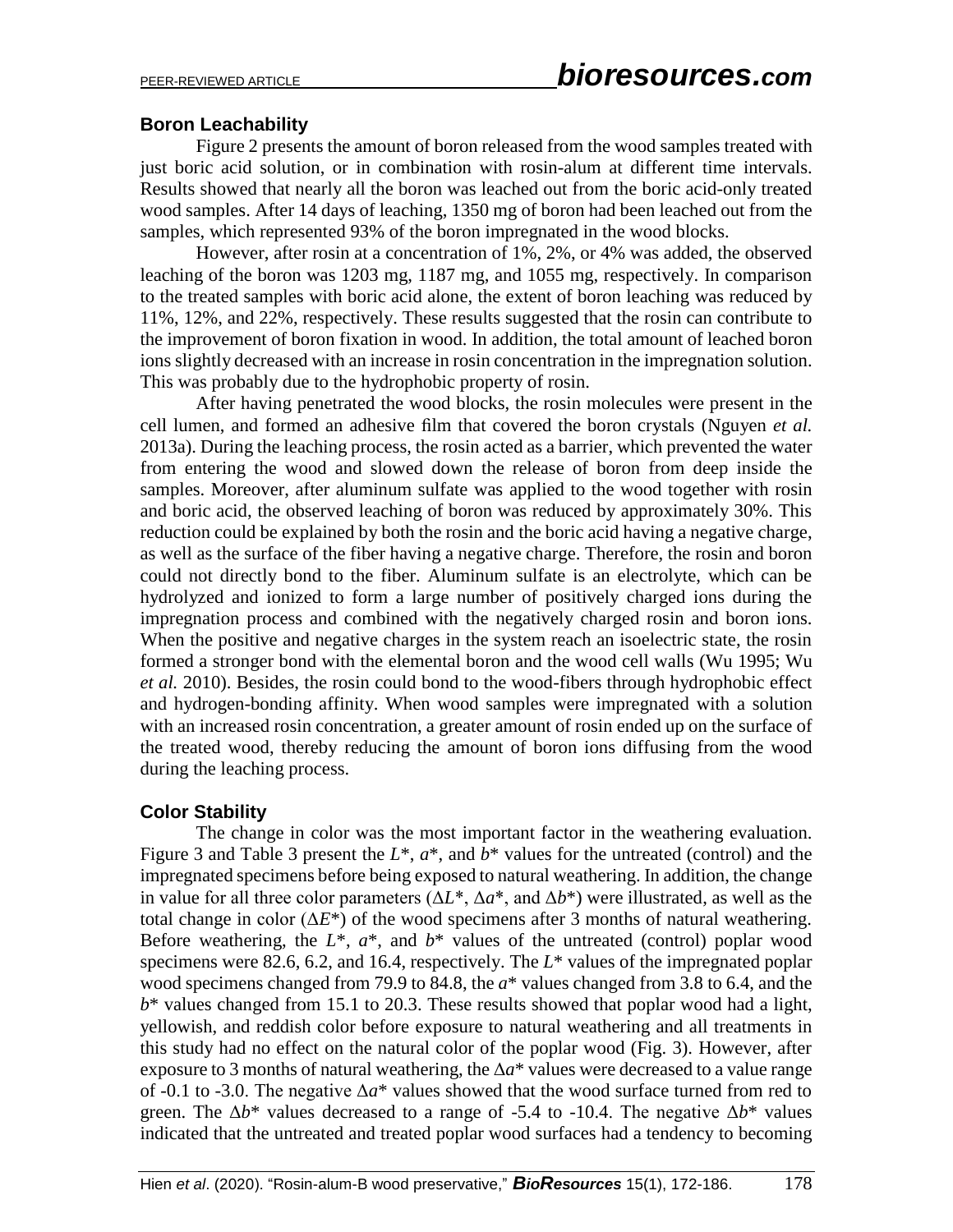bluer after weathering. The Δ*L*\* values, which Baysal (2012) noted was the most sensitive parameter of the wood surface quality, which decreased to a range of -15.4 to -25.5. The negative lightness stability  $(\Delta L^*)$  values for both the untreated and treated poplar samples showed that the wood surface became darker after natural weathering. The darkening of the poplar wood might have been due to the degradation of the lignins and other noncellulosic polysaccharides (Hon 1981; Grelier *et al.* 2000). However, all preservativetreated poplar samples experienced less change in the lightness than the untreated samples in this study. This may have been due to the fact that the preservative impregnation improved the resistance against fungal attack (Fig. 3). In addition, the stabilization of the wood color in the visible region may have occurred from a reduction in lignin degradation, which was due to UV light irradiation (Hon 1981). The total color change  $(\Delta E^*)$  of the untreated poplar was 26.3, while it ranged from 18.2 to 23.6 for the treated poplar specimens after weathering. Moreover, one-way ANOVA analysis revealed that the Δ*E*\* values of the treated poplar wood specimens were significantly less than that of the untreated poplar wood specimens. This suggested that poplar wood treated with the mixture of rosin, boric acid, and aluminum sulfate exhibited greater color stability than that of the untreated poplar wood after weathering. The greatest color stability was obtained with the rosin-boron treated samples after weathering. However, the rosin concentration had no significant impact on the color stability of the wood samples treated with rosin alone, or in combination with boric acid and aluminum sulfate.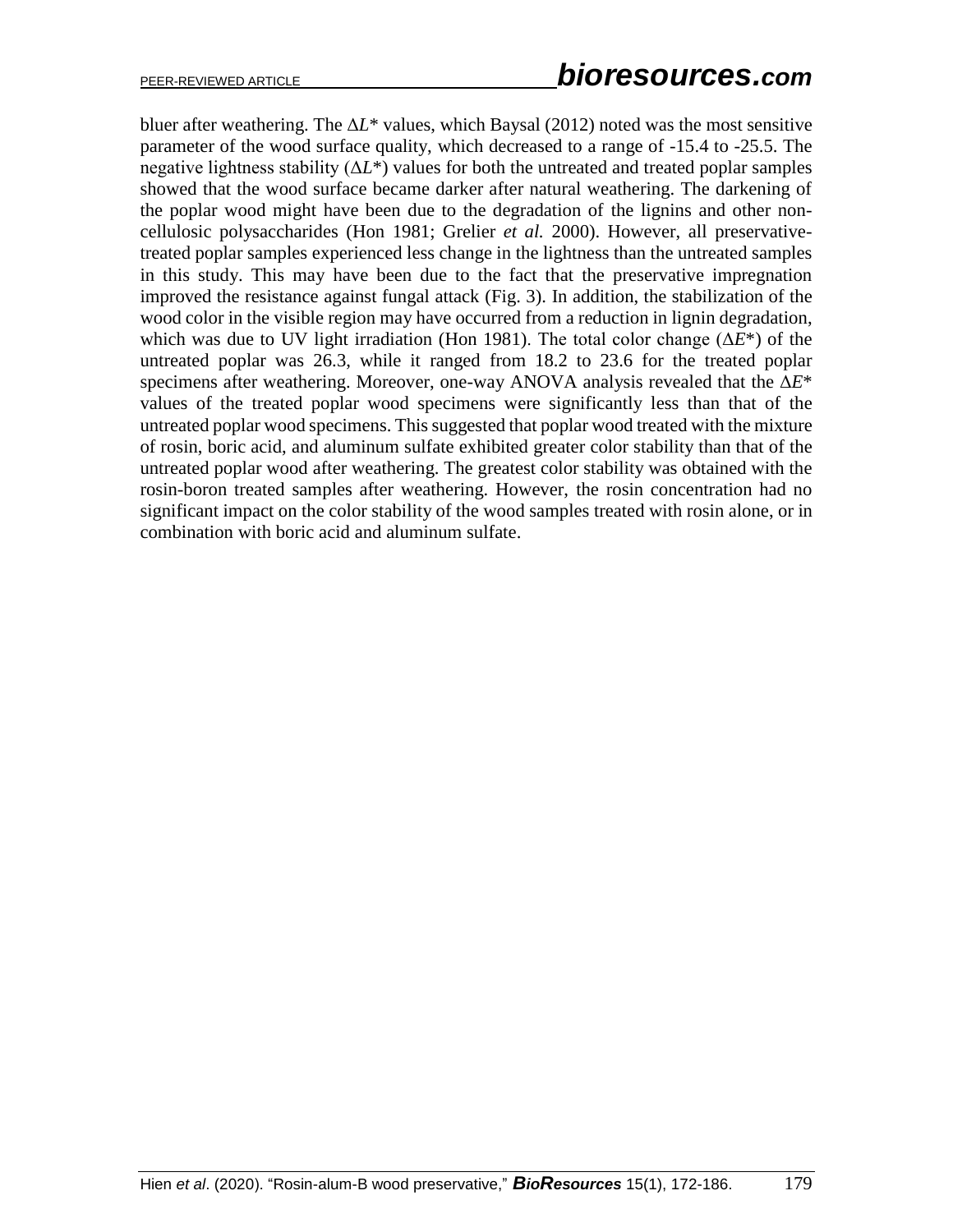# PEER-REVIEWED ARTICLE *bioresources.com*



**Fig. 3.** Photographs of poplar wood samples before and after 3 months of natural weathering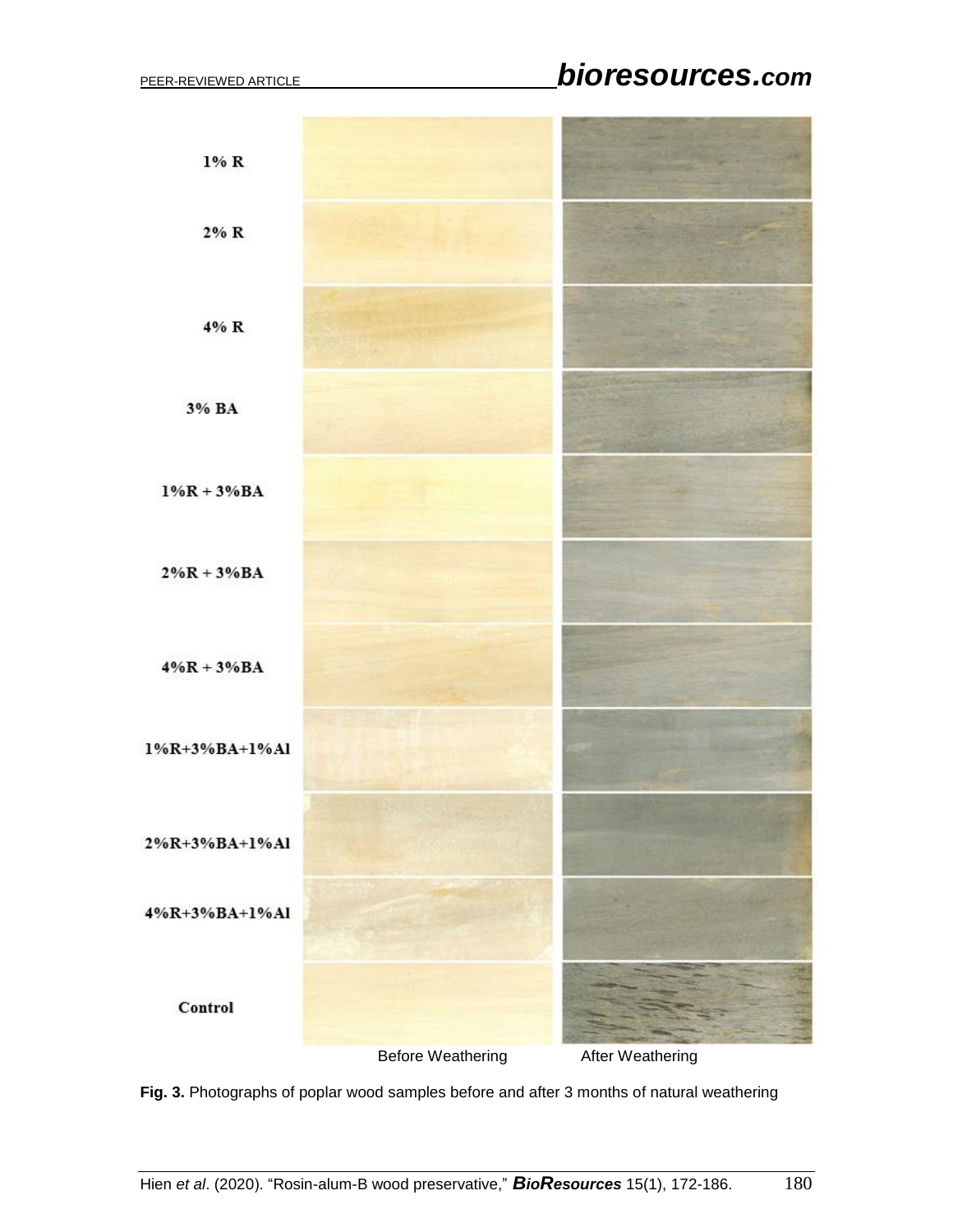| Solutions and                   | Retention                       | <b>Before Natural Weathering</b> |                        |                             |  |  |
|---------------------------------|---------------------------------|----------------------------------|------------------------|-----------------------------|--|--|
| Concentrations                  | (kg/m <sup>3</sup> )            |                                  | a                      | b                           |  |  |
| 1% R                            | 7.9(0.32)                       | $80.26^a$ (2.64)                 | $6.00cd$ (0.68)        | $18.51^{\circ}$ (1.23)      |  |  |
| 2% R                            | 15.83 (0.94)                    | $81.68a$ (1.29)                  | $5.47^{bc}$ (0.54)     | 19.47 <sup>cd</sup> (1.46)  |  |  |
| 4% R                            | 31.72 (0.39)                    | $80.20^{\circ}$ (2.46)           | $6.38cd$ (0.65)        | $19.01cd$ (1.84)            |  |  |
| 3% BA                           | 23.45 (0.90)                    | 81.59a(2.21)                     | $6.29cd$ (1.00)        | $18.26^{\circ}$ (1.26)      |  |  |
| 1% R + 3% BA                    | 31.62 (0.99)                    | 80.44 <sup>a</sup> (3.99)        | $6.15cd$ (1.16)        | $19.06cd$ (1.38)            |  |  |
| 2% R + 3% BA                    | 38.12 (1.34)                    | 81.43 <sup>a</sup> (1.77)        | $5.90cd$ (0.94)        | $18.54^{\circ}$ (1.03)      |  |  |
| 4% R + 3% BA                    | 52.52 (2.77)                    | 79.87 <sup>a</sup> (1.72)        | $6.38cd$ (0.82)        | $20.30d$ (0.88)             |  |  |
| 1% R + 3% BA + 1% Al            | 40.50 (2.36)                    | 84.35 <sup>b</sup> (1.47)        | $4.83a$ (0.47)         | 15.78 <sup>ab</sup> (1.42)  |  |  |
| 2% R + 3% BA + 1% Al            | 47.54 (8.75)                    | 84.32 <sup>b</sup> (2.76)        | $4.58^{ab}$ (0.48)     | 15.61 <sup>ab</sup> (0.88)  |  |  |
| 4% R + 3% BA + 1% Al            | 68.42 (2.63)                    | 84.77 <sup>b</sup> (1.65)        | $3.84a$ (0.50)         | $15.08a$ (0.85)             |  |  |
| Control                         |                                 | 82.56 <sup>ab</sup> (3.12)       | $6.19cd$ (0.92)        | $16.42^{ab}$ (0.53)         |  |  |
| Solutions and<br>Concentrations | <b>After Natural Weathering</b> |                                  |                        |                             |  |  |
|                                 | ΔL                              | $\Delta a$                       | $\Delta b$             | ΔE                          |  |  |
| 1% R                            | $-21.17bcd$ (3.28)              | $-2.10^{ab}$ (0.73)              | $-8.55^a$ (1.16)       | $22.97cd$ (3.21)            |  |  |
| 2% R                            | $-21.65^{bc}$ (0.70)            | $-1.10^{\circ}$ (0.56)           | $-8.90^{\circ}$ (1.36) | 23.46 <sup>d</sup> (1.02)   |  |  |
| 4% R                            | $-19.68cd$ (2.54)               | $-1.68$ abc (0.54)               | $-7.68^{ab}$ (1.76)    | 21.30 <sup>bcd</sup> (2.19) |  |  |
| 3% BA                           | $-18.66d$ (1.96)                | $-2.51a$ (1.06)                  | $-8.19a(0.92)$         | $20.61^{abc}(1.53)$         |  |  |
| 1% R + 3% BA                    | $-15.67$ <sup>e</sup> (3.41)    | $-2.14^{ab}$ (1.29)              | $-8.71a(1.23)$         | 18.21 <sup>a</sup> (2.89)   |  |  |
| 2% R + 3% BA                    | $-16.54$ <sup>e</sup> (2.86)    | $-1.90$ abc (0.84)               | $-8.35^{\circ}$ (0.96) | 18.70 <sup>ab</sup> (2.57)  |  |  |
| 4% R + 3% BA                    | $-15.36$ <sup>e</sup> (1.78)    | $-3.03a(0.83)$                   | $-10.45^{\circ}(0.93)$ | 19.01 <sup>ab</sup> (1.43)  |  |  |
| $1\%$ R + 3% BA + 1% Al         | $-21.45^{bc}$ (3.97)            | $-1.33bc$ (0.59)                 | $-6.36cd$ (1.32)       | $22.49cd$ (3.77)            |  |  |
| 2% R + 3% BA + 1% Al            | $-22.38^{bc}$ (2.93)            | $-1.30^{bc}$ (0.67)              | $-6.70^{bc}$ (0.69)    | 23.42 <sup>d</sup> (2.84)   |  |  |
| 4% R + 3% BA + 1% Al            | $-22.88^{ab}$ (1.54)            | $-0.06d$ (0.54)                  | $-5.41d$ (1.18)        | $23.55d$ (1.50)             |  |  |
| Control                         | $-25.49$ <sup>a</sup> (2.49)    | $-1.93abc$ (1.08)                | $-6.00cd$ (0.71)       | 26.29e(2.33)                |  |  |

#### **Table 3.** Color Change of Poplar Wood before and after Natural Weathering

Note:  $R =$  rosin sizing agent;  $BA =$  boric acid  $(H_3BO_3)$ ;  $Al =$  aluminum sulfate  $(AI_2(SO_4)_3)$ . Values in parenthesis are standard deviations and the different letters indicate a significant difference by Duncan's homogeneity test (P value less than 0.05).



with boron-based preservatives against *Trametes versicolor* and *Gloeophyllum trabeum*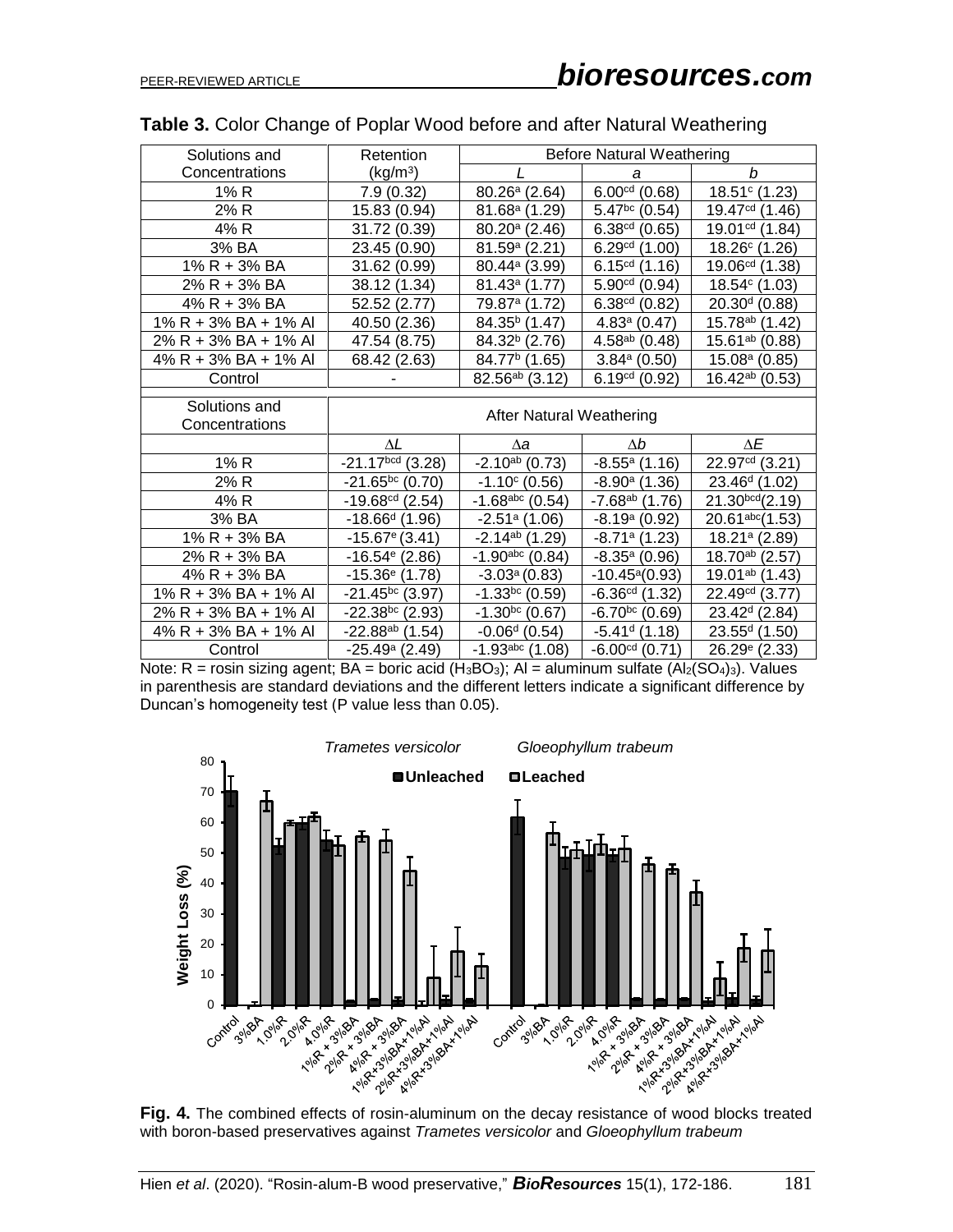

**Fig. 5.** SEM images and corresponding spectra of the tangential section of the treated wood blocks after being exposed to fungus: (a and b) unleached samples and (c) leached samples with a magnification of 10 μm of wood blocks treated with boron alone; (d and e) leached wood-block treated with rosin-aluminum-boron; and (f) untreated control

#### **Decay Resistance**

The decay resistance of the leached wood blocks treated with boric acid alone, or in combination with rosin-aluminum preservatives, against *T. versicolor* and *G. trabeum* are reported in Fig. 4. Each decay resistance value was the mean representing six wood blocks. As shown in Fig. 4, and results reported in previous research by Nguyen *et al.* (2012), the weight loss of the control wood blocks due to *T. versicolor* was 70.4% and was 61.8% for *G. trabeum*. For the samples treated with only rosin sizing agents, the total weight loss ranged from 48% to 55%. In addition, no remarkable changes in the total weight loss values were observed between the samples treated with all concentrations of rosin (1.0%, 2.0%, or 4.0%) as well as the leached and unleached samples. However, when the samples were treated with boric acid alone, a severe total weight loss (67.2% for *T. versicolor* and 56.5% for *G. trabeum*) were found for the leached wood samples, while the unleached wood blocks exhibited an approximate weight loss of 2% for both test-fungi. In addition, microscopic observations of the unleached wood-block treated with boric acid after being exposed to fungus showed that various crystal particles were found in the lumens, as well as cell walls (Fig. 5a) and the spot analysis using SEM-EDX proved that these particles contained greater amounts of element B (Fig. 5b). However, when the leached wood-block was examined (Fig. 5c), the wood cell walls had been completely destroyed by the fungi, similar to that of the untreated controls (Fig. 5f), which showed that nearly all the boron had been leached out from the wood. This result was in accordance with that reported by Tomak *et al.* (2011).

However, when rosin was combined with boric acid to impregnate wood, the average weight loss of the leached wood blocks degraded by fungi ranged from 37.0% to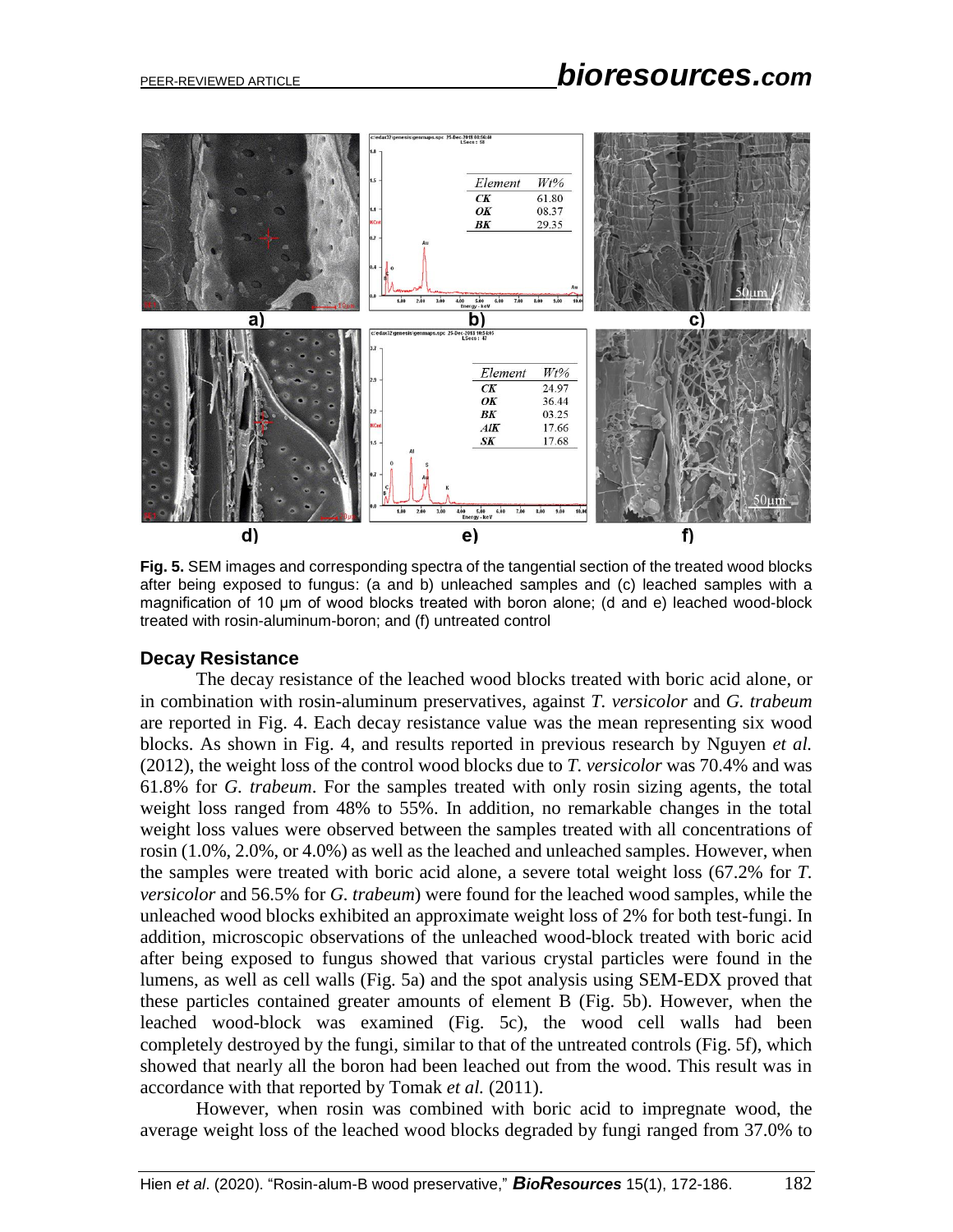55.6%. Compared to the untreated samples or the samples treated with boric acid alone, this was a significant decrease. These results showed that the rosin sizing agent had a positive effect on the fixation of boron in wood. Hence the boron-rosin formulations showed better resistance against fungal decay compared to the boric acid alone. Notably, after aluminum sulfate was injected into the wood with the rosin and boric acid, the wood decay resistance was notably improved. The average weight loss from the decay test of the rosin-aluminum-boron treated samples after leaching ranged from 8.7% to 18.9%, which was significantly lower than that of the untreated samples or the samples treated with boric acid only. Furthermore, the microscopic observations of leached wood samples treated with rosin-aluminum-boron after being subjected to fungal decaying, showed various spherical agglomerates in the cell lumen (Fig. 5d). The spectrum obtained from the spot analysis confirmed that these agglomerates contained element B (Fig. 5e). This signified that boron had been retained in the wood blocks after leaching, thus, the rosin-aluminum-boron formulations showed greater resistance against fungal decay than the acid boric or rosinboron formulations did. The greatest decay resistance was found in the samples treated with 1% rosin, 3% boric acid, and 1% aluminum sulfate.

# **CONCLUSIONS**

- 1. Combinations of rosin sizing agents and aluminum sulfate with boric acid had a synergetic effect on the fixation of boron in wood. The boron ion content released from the samples treated with the rosin-aluminum-boron solutions was reduced by approximately 30% when compared with those from the samples treated with boric acid alone. Furthermore, the wood blocks treated with rosin-aluminum-boron formulations were more effective against both *Trametes versicolor* and *Gloeophyllum trabeum* than those treated with rosin-boron solutions or boric acid alone after leaching.
- 2. The results of the weathering tests showed that poplar wood treated with a mixture of rosin, boric acid, and aluminum sulfate exhibited greater color stability than that of the untreated poplar wood. The least changes in the color values were observed for the rosin-boron treated samples.
- 3. The SEM observation and EDX analysis of the wood blocks treated with rosinaluminum-boron formulations confirmed that the preservative complexes containing B were present in the cell lumens of the leached and decayed wood blocks. These results signified that the use of rosin combined with aluminum sulfate as a fixative agent may reduce boron leachability and could increase the usage of wood treated with boron preservatives.

#### **ACKNOWLEDGEMENTS**

The authors are grateful for the support of the Vietnam National Foundation for Science and Technology Development (NAFOSTED) under grant number 106.99- 2018.16.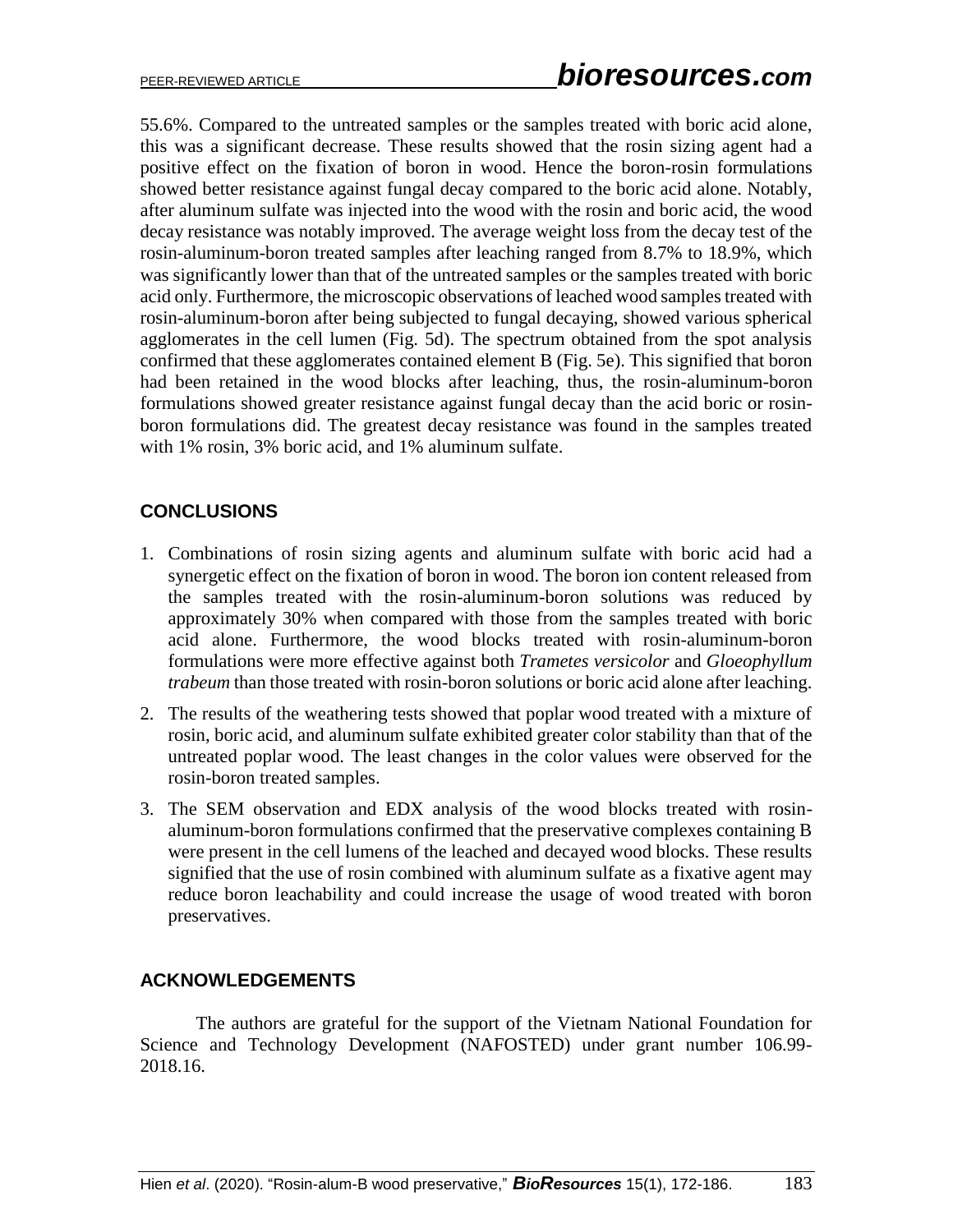# **REFERENCES CITED**

- ASTM G7/G7M-13 (2013). "Standard practice for atmospheric environmental exposure testing of nonmetallic materials," American Society for Testing and Materials, West Conshohocken, PA.
- AWPA A2-07 (2007). "Standard methods for analysis of waterborne preservatives and fire-retardant formulations," American Wood Protectors Association, Birmingham, AL.
- AWPA E11-06 (2007). "Standard method of determining the leachability of wood preservatives," American Wood Protectors Association, Birmingham, AL.
- Baysal, E. (2012). "Surface characteristics of CCA treated scots pine after accelerated weathering," *Wood Research* 57(3), 375-382.
- Grelier, S., Castellan, A., and Kamdem, D. P. (2000). "Photoprotection of copper–amine treated pine," *Wood and Fiber Science* 32(2), 196-202.
- Hon, D. N. S. (1981). "Photodegradation of lignocellulosic materials," in: *Developments in Polymer Degradation*, N. Grassie (ed.), Applied Science Publishers, London, UK, 229-281.
- Institute of Meteorology, Hydrology, and Climate Change (IMHEN) (2019). "Climate Notice and Forecast," (http://www.imh.ac.vn/nghiep-vu/cat50/Thong-bao-va-du-baokhi-hau), Accessed January 3, 2019.
- John, M. K., Chuah, H. H., and Neufeld, J. H. (1975). "Application of improved azomethine-H method to the determination of boron in soils and plants," *Analytical Letters* 8(8), 559-568. DOI: 10.1080/00032717508058240
- Kartal, S. N., Hwang, W.-J., Yamamoto, A., Tanaka, M., Matsumura, K., and Imamura, Y. (2007). "Wood modification with a commercial silicon emulsion: Effects on boron release and decay and termite resistance," *International Biodeterioration & Biodegradation* 60(3), 189-196. DOI: 10.1016/j.ibiod.2007.03.002
- Köse, K., Terzi, E., Kartal, N., Erilkun, B., and Imamura, Y. (2011). "Preliminary evaluation of boron release and biological resistance of wood treated with disodium octoborate tetrahydrate (DOT) and a water-repellent compound," *African Journal of Biotechnology*, 10(10), 1833-1839.
- Lesar, B., Budija, F., Kralj, P., Petriĉ, M., and Humar, M. (2012). "Leaching of boron from wood impregnated with preservative solutions based on boric acid and liquefied wood," *European Journal of Wood and Wood Products* 70(1-3), 365-367. DOI: 10.1007/s00107-011-0530-6
- Li, S.-J., Nguyen, T. T. H., Han, S.-Y., and Li, J. (2011). "Application of rosin in wood preservation," *Chemistry and Industry of Forest Products* 31(5), 117-121.
- LY/T 1283-1998. (1998). "Method of laboratory test for toxicity of wood preservatives to decay fungi," Standardization Administration of China, Beijing, China.
- Murphy, R. J., Barnes, H. M., and Gray, S. M. (1995). "Decay and soil depletion studies with polymer/boron preservative systems," *Forest Products Journal* 45(9), 77-81.
- Ngoc, N. T. B. (2006). *Wood Preservation* (in Vietnamese), Agriculture Press, Ha Noi, Vietnam.
- Nguyen, T. T. H., and Li, J. (2014). "Water repellent characteristics of wood treated with the mixture of rosin and copper sulfate," *Science and Technology Journal of Agriculture & Rural Development* 14(11), 64-69.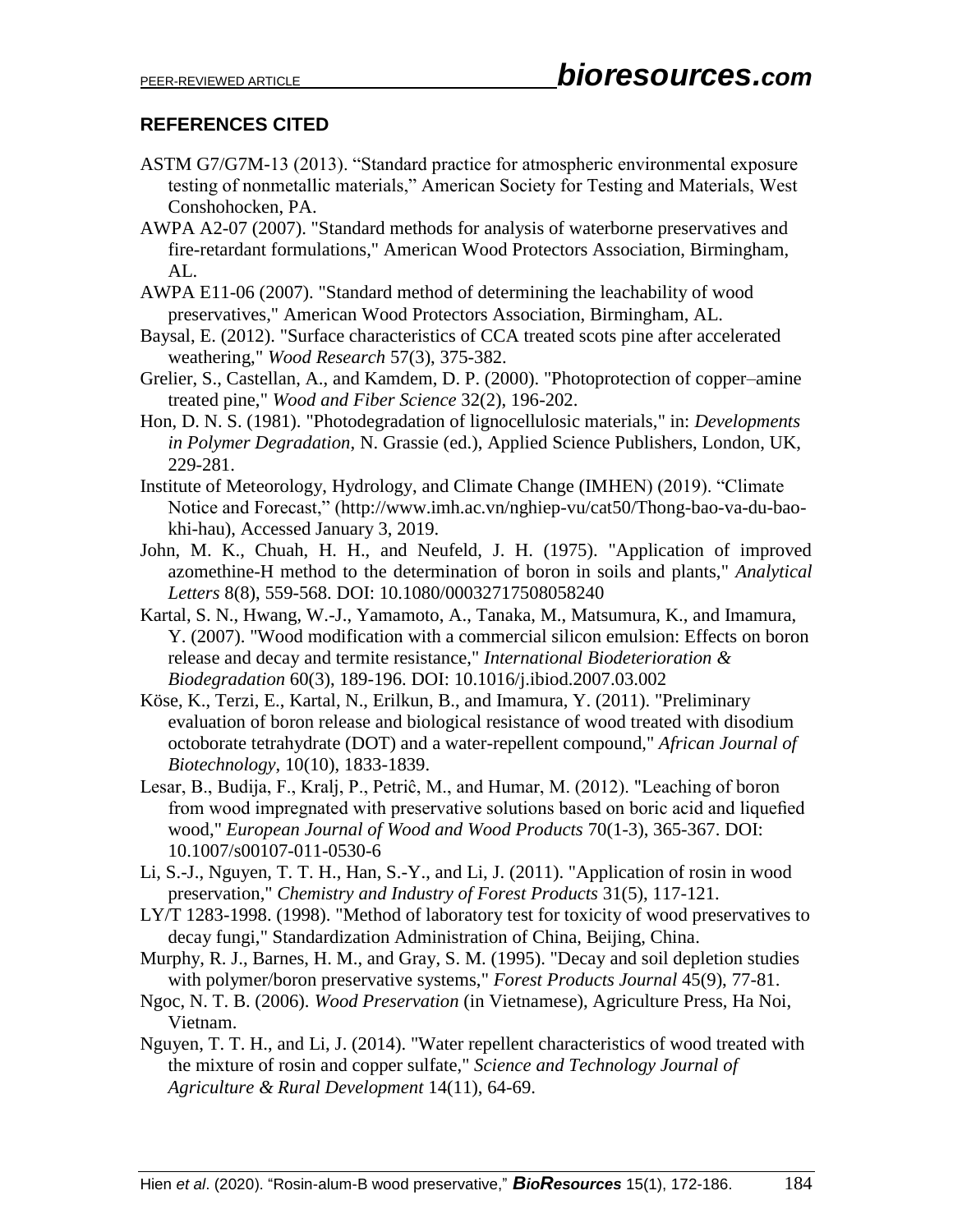- Nguyen, T. T. H., and Li, S. (2017). "Effects of rosin sizing agent on the fixation of boron in *Styrax tonkinensis* wood," *Advances in Biochemistry* 5(4), 67-72. DOI: 10.11648/j.ab.20170504.13
- Nguyen, T. T. H., Li, J., and Li, S. (2012). "Effects of water-borne rosin on the fixation and decay resistance of copper-based preservative treated wood," *BioResources* 7(3), 3573-3584.
- Nguyen, T. T. H., Li, S., and Li, J. (2013b). "The combined effects of copper sulfate and rosin sizing agent treatment on some physical and mechanical properties of poplar wood," *Construction and Building Materials* 40, 33-39. DOI: 10.1016/j.conbuildmat.2012.11.010
- Nguyen, T. T. H., Li, S., Li, J., and Liang, T. (2013a). "Micro-distribution and fixation of a rosin-based micronized-copper preservative in poplar wood," *International Biodeterioration & Biodegradation* 83, 63-67. DOI: 10.1016/j.ibiod.2013.02.017
- Obanda, D. N., Shupe, T. F., and Barnes, H. M. (2008). "Reducing leaching of boronbased wood preservatives –A review of research," *Bioresource Technology* 99(15), 7312-7322. DOI: 10.1016/j.biortech.2007.12.077
- Pizzi, A. (1993a). "A new approach to nontoxic, wide-spectrum, ground-contact wood preservatives. Part I. Approach and reaction mechanisms," *Holzforschung* 47(3), 253- 260. DOI: 10.1515/hfsg.1993.47.3.253
- Pizzi, A. (1993b). "A new approach to nontoxic, wide-spectrum, ground-contact wood preservatives. Part II. Accelerated and long-term field tests," *Holzforschung* 47(4), 343-348. DOI: 10.1515/hfsg.1993.47.4.343
- Roussel, C., Haluk, J.-P., Pizzi, A., and Thévenon, M.-F. (2000). "Copper based wood preservative: A new approach using fixation with resin acids of rosin," in: *31st International Research Group on Wood Preservation Annual Meeting*, Kona, Hawaii, 1-8.
- Sen, S., Tascioglu, C., and Tırak, K. (2009). "Fixation, leachability, and decay resistance of wood treated with some commercial extracts and wood preservative salts," *International Biodeterioration & Biodegradation* 63, 135-141. DOI: 10.1016/j.ibiod.2008.07.007
- Song, Z.-Q. (2002). "Fine chemical applications of rosin (I)-Composition and properties of rosin," *Journal of Chemical Industry of Forest Products* 36(4), 29-33.
- Temiz, A., Alfredsen, G., Eikenes, M., and Terzıev, N. (2008). "Decay resistance of wood treated with boric acid and tall oil derivates," *Bioresource Technology* 99(7), 2102-2106. DOI: 10.1016/j.biortech.2007.08.052
- Tomak, E. D., Hughes, M., Yildiz, U. C., and Viitanen, H. (2011). "The combined effects of boron and oil heat treatment on beech and Scots pine wood properties. Part 1: Boron leaching, thermogravimetric analysis, and chemical composition," *Journal of Materials Science* 46(3), 598-607. DOI: 10.1007/s10853-010-4859-8
- Tondi, G., Wieland, S., Lemenager N., Petutschnigg A., Pizzi, A., and Thevenon, M.-F. (2012). ["Efficacy of tannin in fixing boron in](http://ojs.cnr.ncsu.edu/index.php/BioRes/article/view/2456) wood: Fungal and termite resistance," *BioResources* 7(1), 1238-1252.
- Wu, D. (1995). "Mechanism and progress of rosin sizing," *Journal of Beijing Forestry University* 17(S2), 124-130.
- Wu, L.-Y., Wang, Y.-M., Meng, Q.-X., and Niu, Z.-T. (2010). "Research progress on resin modifications and applications," *Applied Chemical Industry* 39(10), 1564-1567.
- Yalinkilic, M. K. (2000). *Improvement of Boron Immobility in the Borate-treated Wood and Composite Materials*, Ph.D. Dissertation, Kyoto University, Kyoto, Japan.